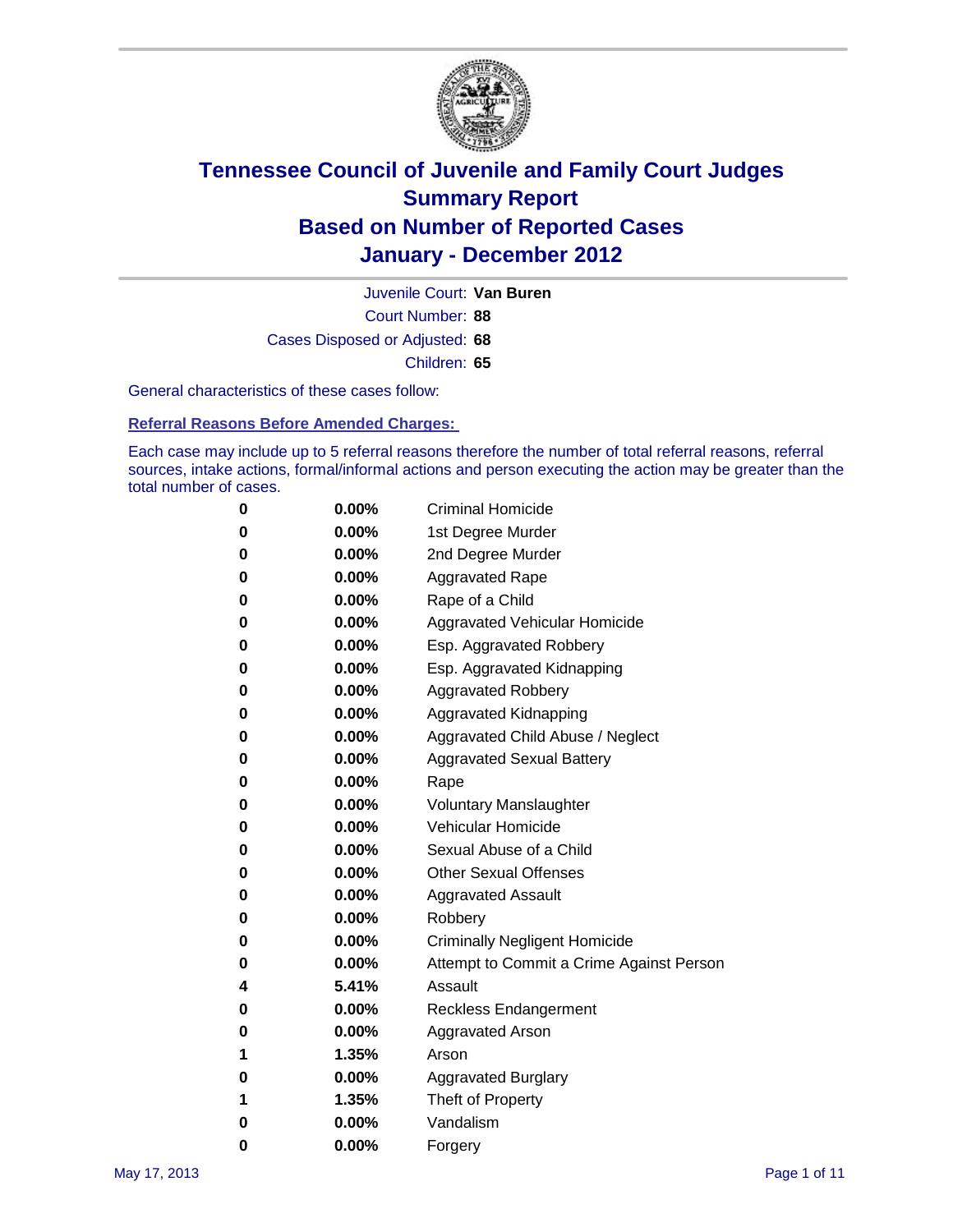

Court Number: **88** Juvenile Court: **Van Buren** Cases Disposed or Adjusted: **68** Children: **65**

#### **Referral Reasons Before Amended Charges:**

Each case may include up to 5 referral reasons therefore the number of total referral reasons, referral sources, intake actions, formal/informal actions and person executing the action may be greater than the total number of cases.

| 0            | 0.00%  | <b>Worthless Checks</b>                                     |
|--------------|--------|-------------------------------------------------------------|
| 0            | 0.00%  | Illegal Possession / Fraudulent Use of Credit / Debit Cards |
| 1            | 1.35%  | <b>Burglary</b>                                             |
| 0            | 0.00%  | Unauthorized Use of a Vehicle                               |
| 0            | 0.00%  | <b>Cruelty to Animals</b>                                   |
| 0            | 0.00%  | Sale of Controlled Substances                               |
| 0            | 0.00%  | <b>Other Drug Offenses</b>                                  |
| 6            | 8.11%  | <b>Possession of Controlled Substances</b>                  |
| 0            | 0.00%  | <b>Criminal Attempt</b>                                     |
| 0            | 0.00%  | Carrying Weapons on School Property                         |
| 0            | 0.00%  | Unlawful Carrying / Possession of a Weapon                  |
| 0            | 0.00%  | <b>Evading Arrest</b>                                       |
| 0            | 0.00%  | Escape                                                      |
| 0            | 0.00%  | Driving Under Influence (DUI)                               |
| 4            | 5.41%  | Possession / Consumption of Alcohol                         |
| 0            | 0.00%  | Resisting Stop, Frisk, Halt, Arrest or Search               |
| 0            | 0.00%  | <b>Aggravated Criminal Trespass</b>                         |
| 1            | 1.35%  | Harassment                                                  |
| 0            | 0.00%  | Failure to Appear                                           |
| 0            | 0.00%  | Filing a False Police Report                                |
| 0            | 0.00%  | Criminal Impersonation                                      |
| 9            | 12.16% | <b>Disorderly Conduct</b>                                   |
| 2            | 2.70%  | <b>Criminal Trespass</b>                                    |
| 0            | 0.00%  | <b>Public Intoxication</b>                                  |
| 0            | 0.00%  | Gambling                                                    |
| 13           | 17.57% | <b>Traffic</b>                                              |
| 0            | 0.00%  | <b>Local Ordinances</b>                                     |
| 0            | 0.00%  | Violation of Wildlife Regulations                           |
| 0            | 0.00%  | Contempt of Court                                           |
| $\mathbf{2}$ | 2.70%  | Violation of Probation                                      |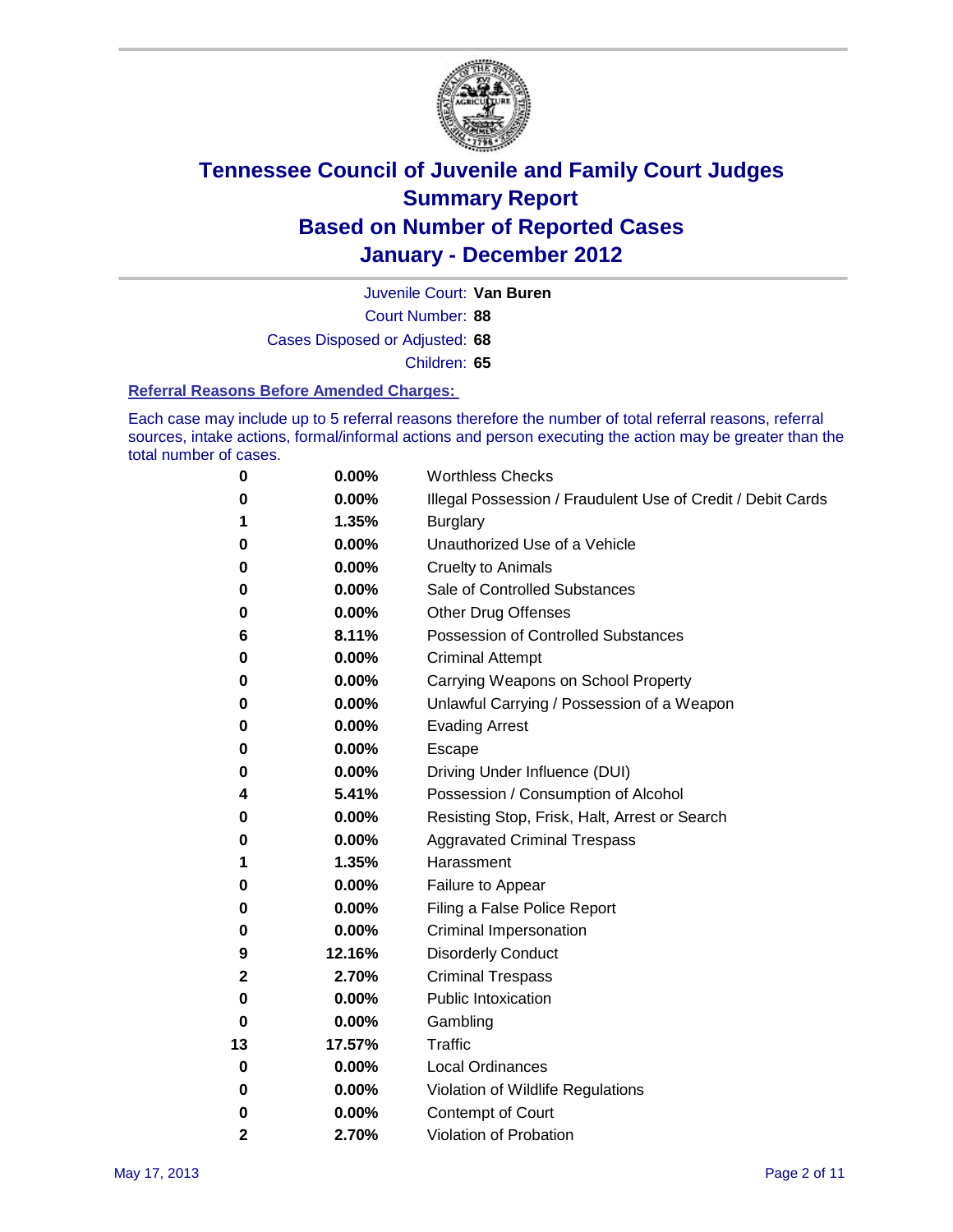

Court Number: **88** Juvenile Court: **Van Buren** Cases Disposed or Adjusted: **68** Children: **65**

#### **Referral Reasons Before Amended Charges:**

Each case may include up to 5 referral reasons therefore the number of total referral reasons, referral sources, intake actions, formal/informal actions and person executing the action may be greater than the total number of cases.

| 74           | 100.00% | <b>Total Referrals</b>                 |
|--------------|---------|----------------------------------------|
| 0            | 0.00%   | Other                                  |
| 0            | 0.00%   | <b>Consent to Marry</b>                |
| 0            | 0.00%   | <b>Request for Medical Treatment</b>   |
| 0            | 0.00%   | <b>Child Support</b>                   |
| 0            | 0.00%   | Paternity / Legitimation               |
| 0            | 0.00%   | Visitation                             |
| 3            | 4.05%   | Custody                                |
| 0            | 0.00%   | <b>Foster Care Review</b>              |
| 0            | 0.00%   | <b>Administrative Review</b>           |
| 3            | 4.05%   | <b>Judicial Review</b>                 |
| 0            | 0.00%   | Violation of Informal Adjustment       |
| 0            | 0.00%   | <b>Violation of Pretrial Diversion</b> |
| 0            | 0.00%   | Termination of Parental Rights         |
| 17           | 22.97%  | Dependency / Neglect                   |
| $\bf{0}$     | 0.00%   | <b>Physically Abused Child</b>         |
| 0            | 0.00%   | <b>Sexually Abused Child</b>           |
| 0            | 0.00%   | <b>Violation of Curfew</b>             |
| 0            | 0.00%   | Violation of a Valid Court Order       |
| 2            | 2.70%   | Possession of Tobacco Products         |
| 0            | 0.00%   | Out-of-State Runaway                   |
| $\mathbf{2}$ | 2.70%   | In-State Runaway                       |
| 2            | 2.70%   | Truancy                                |
|              | 1.35%   | <b>Unruly Behavior</b>                 |
| 0            | 0.00%   | <b>Violation of Aftercare</b>          |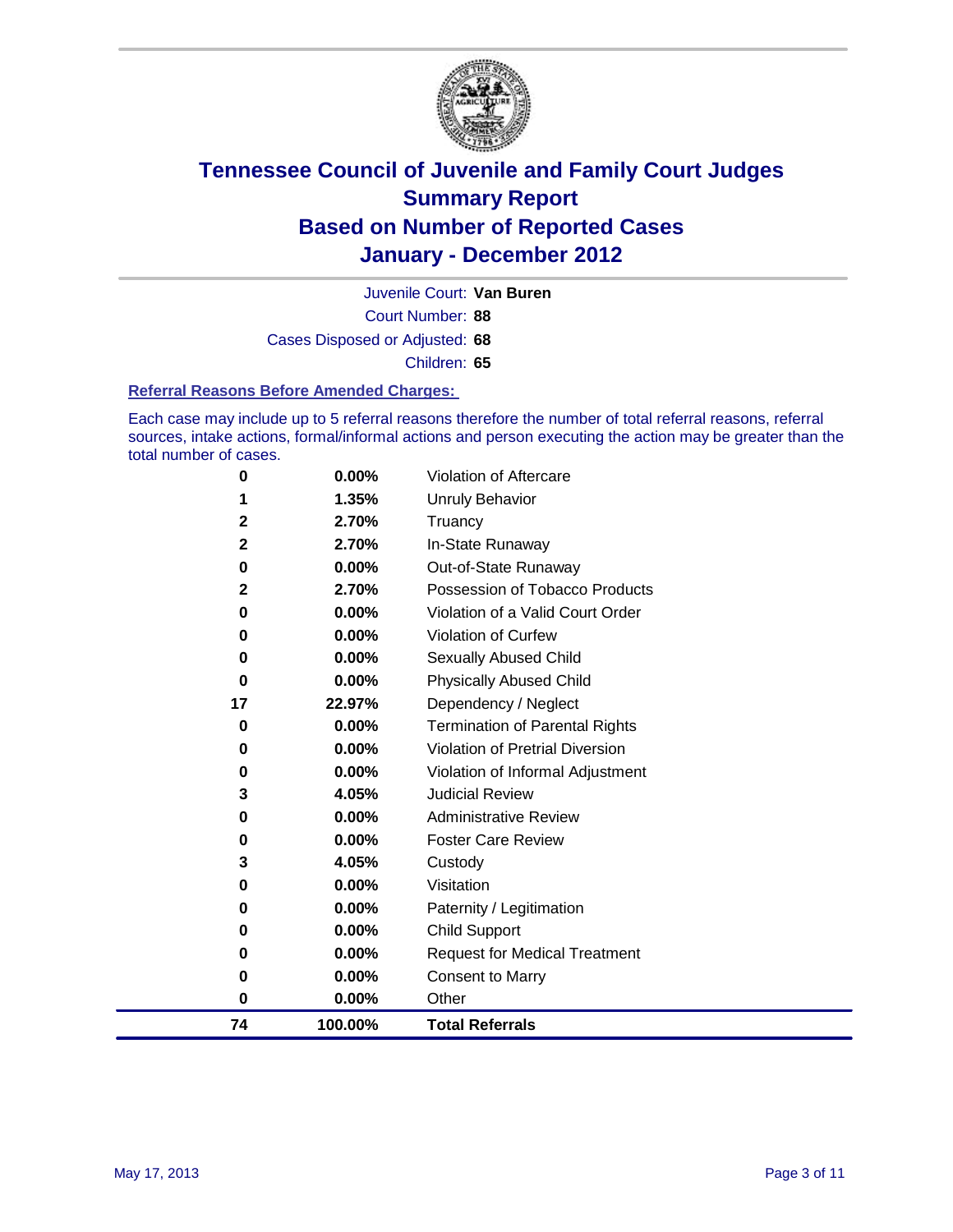

|                            | Juvenile Court: Van Buren      |                                   |  |  |
|----------------------------|--------------------------------|-----------------------------------|--|--|
|                            | Court Number: 88               |                                   |  |  |
|                            | Cases Disposed or Adjusted: 68 |                                   |  |  |
|                            | Children: 65                   |                                   |  |  |
| <b>Referral Sources: 1</b> |                                |                                   |  |  |
| 22                         | 29.73%                         | Law Enforcement                   |  |  |
| 3                          | 4.05%                          | Parents                           |  |  |
| 0                          | 0.00%                          | <b>Relatives</b>                  |  |  |
| 0                          | 0.00%                          | Self                              |  |  |
| 20                         | 27.03%                         | School                            |  |  |
| 1                          | 1.35%                          | <b>CSA</b>                        |  |  |
| 21                         | 28.38%                         | <b>DCS</b>                        |  |  |
| 0                          | 0.00%                          | <b>Other State Department</b>     |  |  |
| 0                          | 0.00%                          | <b>District Attorney's Office</b> |  |  |
| $\mathbf{2}$               | 2.70%                          | <b>Court Staff</b>                |  |  |
| 0                          | 0.00%                          | Social Agency                     |  |  |
| 1                          | 1.35%                          | <b>Other Court</b>                |  |  |
| 4                          | 5.41%                          | Victim                            |  |  |
| 0                          | 0.00%                          | Child & Parent                    |  |  |
| 0                          | 0.00%                          | Hospital                          |  |  |
| 0                          | 0.00%                          | Unknown                           |  |  |
| 0                          | 0.00%                          | Other                             |  |  |
| 74                         | 100.00%                        | <b>Total Referral Sources</b>     |  |  |

### **Age of Child at Referral: 2**

| 65 | 100.00% | <b>Total Child Count</b> |
|----|---------|--------------------------|
| 0  | 0.00%   | <b>Unknown</b>           |
| 0  | 0.00%   | Ages 19 and Over         |
| 15 | 23.08%  | Ages 17 through 18       |
| 20 | 30.77%  | Ages 15 through 16       |
| 8  | 12.31%  | Ages 13 through 14       |
| 5  | 7.69%   | Ages 11 through 12       |
| 17 | 26.15%  | Ages 10 and Under        |
|    |         |                          |

<sup>1</sup> If different than number of Referral Reasons (74), verify accuracy of your court's data.

<sup>2</sup> One child could be counted in multiple categories, verify accuracy of your court's data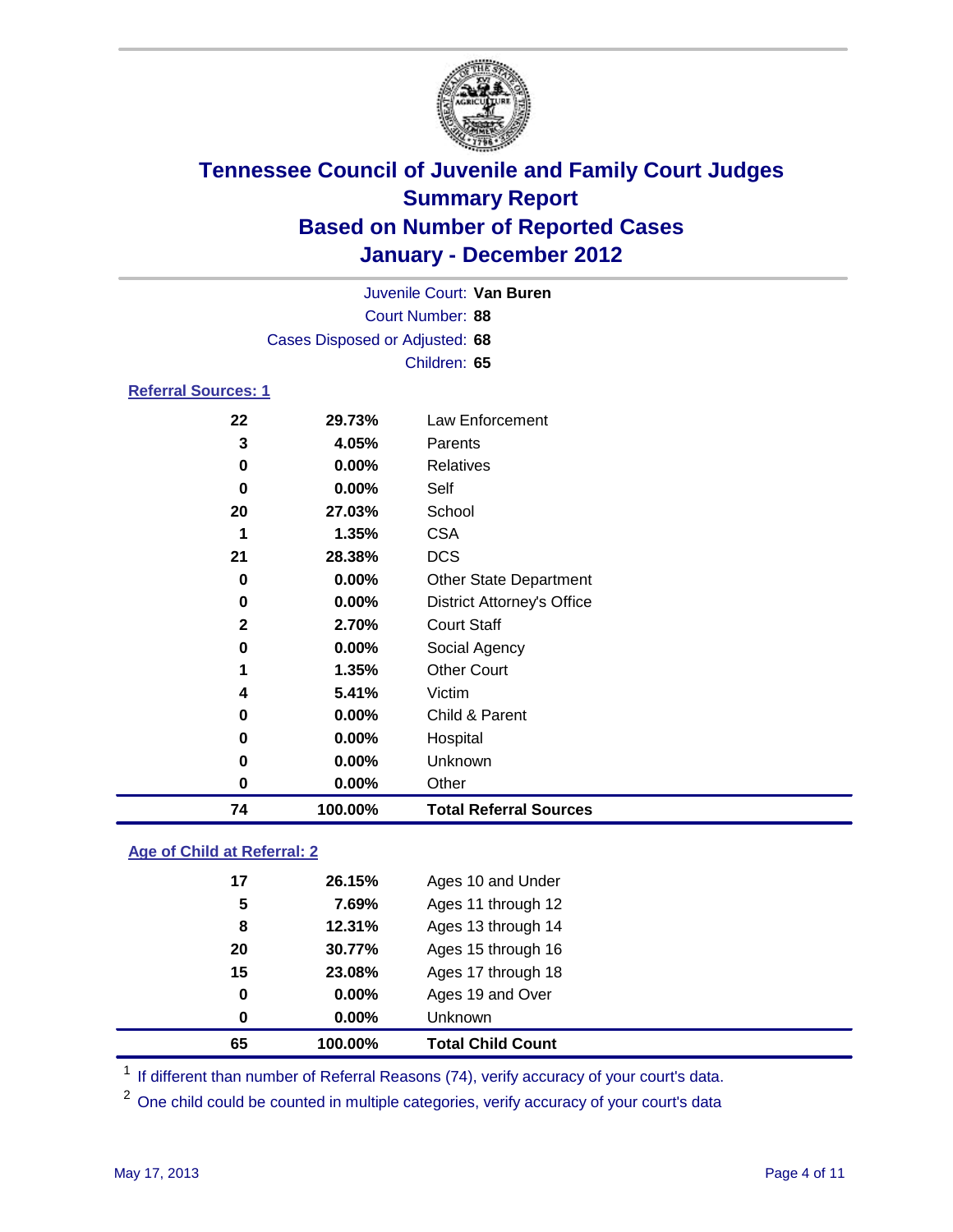

| Juvenile Court: Van Buren               |                                |                          |  |  |
|-----------------------------------------|--------------------------------|--------------------------|--|--|
|                                         | Court Number: 88               |                          |  |  |
|                                         | Cases Disposed or Adjusted: 68 |                          |  |  |
|                                         |                                | Children: 65             |  |  |
| Sex of Child: 1                         |                                |                          |  |  |
| 46                                      | 70.77%                         | Male                     |  |  |
| 19                                      | 29.23%                         | Female                   |  |  |
| 0                                       | 0.00%                          | Unknown                  |  |  |
| 65                                      | 100.00%                        | <b>Total Child Count</b> |  |  |
| Race of Child: 1                        |                                |                          |  |  |
| 64                                      | 98.46%                         | White                    |  |  |
| $\mathbf 0$                             | 0.00%                          | African American         |  |  |
| 0                                       | 0.00%                          | Native American          |  |  |
| 1                                       | 1.54%                          | Asian                    |  |  |
| 0                                       | 0.00%                          | Mixed                    |  |  |
| $\mathbf 0$                             | 0.00%                          | Unknown                  |  |  |
| 65                                      | 100.00%                        | <b>Total Child Count</b> |  |  |
| <b>Hispanic Origin: 1</b>               |                                |                          |  |  |
| 4                                       | 6.15%                          | Yes                      |  |  |
| 61                                      | 93.85%                         | <b>No</b>                |  |  |
| $\mathbf 0$                             | 0.00%                          | Unknown                  |  |  |
| 65                                      | 100.00%                        | <b>Total Child Count</b> |  |  |
| <b>School Enrollment of Children: 1</b> |                                |                          |  |  |
| 47                                      | 72.31%                         | Yes                      |  |  |
| 18                                      | 27.69%                         | No                       |  |  |
| $\mathbf 0$                             | 0.00%                          | Unknown                  |  |  |
| 65                                      | 100.00%                        | <b>Total Child Count</b> |  |  |

One child could be counted in multiple categories, verify accuracy of your court's data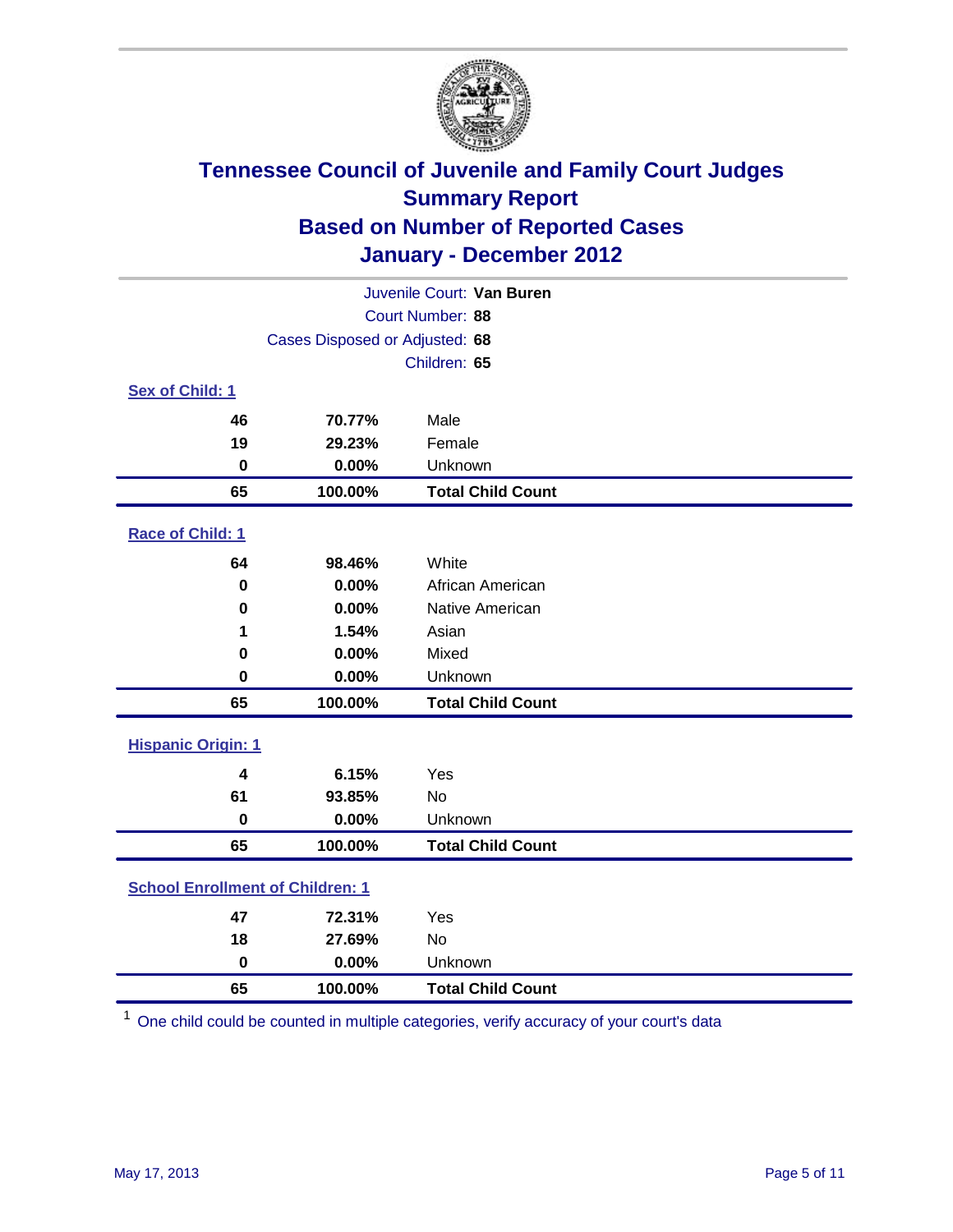

Court Number: **88** Juvenile Court: **Van Buren** Cases Disposed or Adjusted: **68** Children: **65**

#### **Living Arrangement of Child at Time of Referral: 1**

| 65           | 100.00%  | <b>Total Child Count</b>     |
|--------------|----------|------------------------------|
| 0            | 0.00%    | Other                        |
| 0            | 0.00%    | Unknown                      |
| 0            | $0.00\%$ | Independent                  |
| 0            | $0.00\%$ | In an Institution            |
| 0            | $0.00\%$ | In a Residential Center      |
| 1            | 1.54%    | In a Group Home              |
| 7            | 10.77%   | With Foster Family           |
| 2            | 3.08%    | With Adoptive Parents        |
| 11           | 16.92%   | <b>With Relatives</b>        |
| $\mathbf{2}$ | 3.08%    | With Father                  |
| 24           | 36.92%   | With Mother                  |
| 1            | 1.54%    | With Mother and Stepfather   |
| 1            | 1.54%    | With Father and Stepmother   |
| 16           | 24.62%   | With Both Biological Parents |
|              |          |                              |

#### **Type of Detention: 2**

| 68       | 100.00%  | <b>Total Detention Count</b> |
|----------|----------|------------------------------|
| $\bf{0}$ | $0.00\%$ | Other                        |
| 68       | 100.00%  | Does Not Apply               |
| 0        | $0.00\%$ | <b>Unknown</b>               |
| 0        | $0.00\%$ | <b>Psychiatric Hospital</b>  |
| 0        | 0.00%    | Jail - No Separation         |
| 0        | $0.00\%$ | Jail - Partial Separation    |
| 0        | $0.00\%$ | Jail - Complete Separation   |
| 0        | 0.00%    | Juvenile Detention Facility  |
| 0        | $0.00\%$ | Non-Secure Placement         |
|          |          |                              |

<sup>1</sup> One child could be counted in multiple categories, verify accuracy of your court's data

<sup>2</sup> If different than number of Cases (68) verify accuracy of your court's data.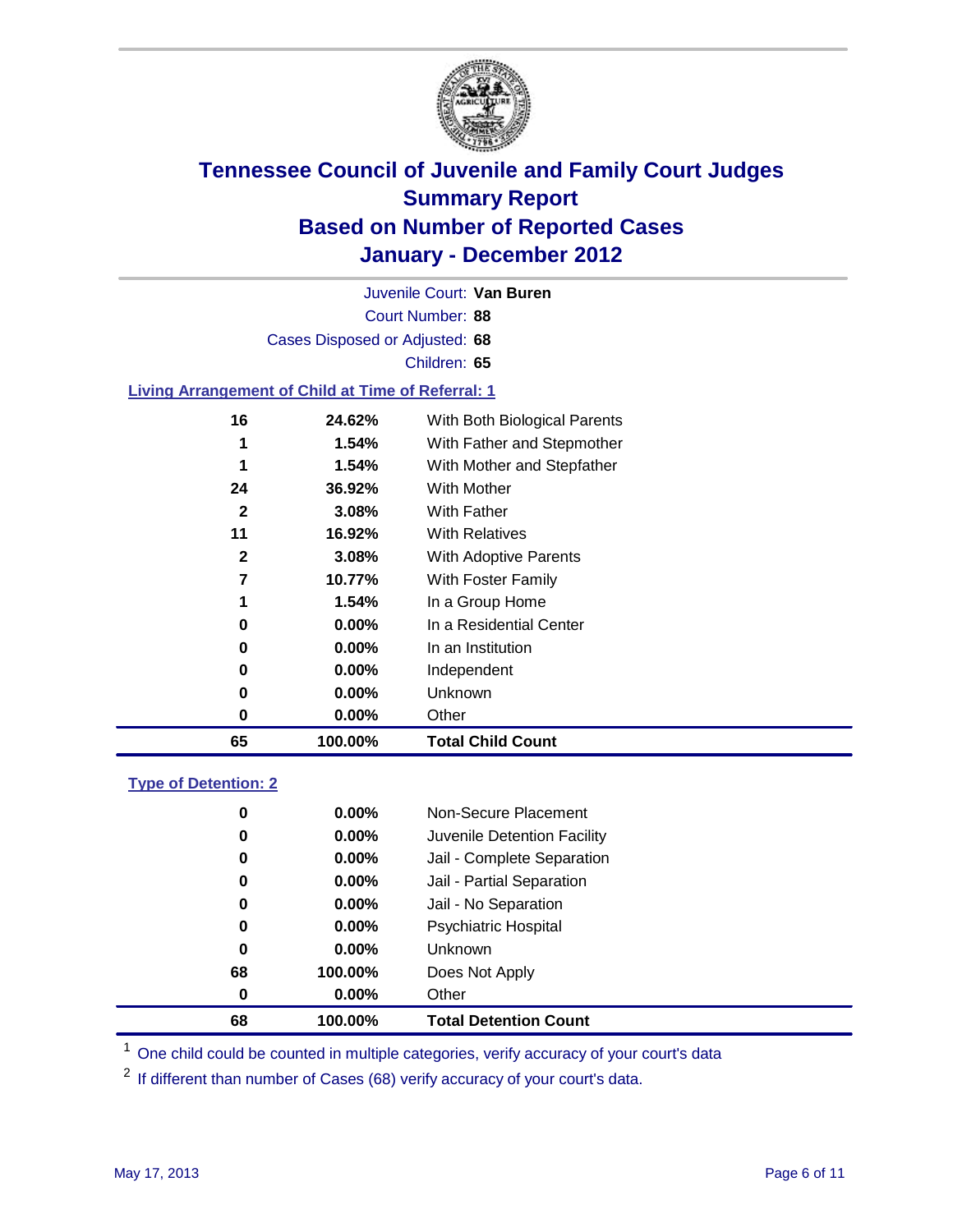

|                                                    | Juvenile Court: Van Buren      |                                      |  |  |  |
|----------------------------------------------------|--------------------------------|--------------------------------------|--|--|--|
|                                                    | Court Number: 88               |                                      |  |  |  |
|                                                    | Cases Disposed or Adjusted: 68 |                                      |  |  |  |
|                                                    |                                | Children: 65                         |  |  |  |
| <b>Placement After Secure Detention Hearing: 1</b> |                                |                                      |  |  |  |
| 0                                                  | 0.00%                          | Returned to Prior Living Arrangement |  |  |  |
| 0                                                  | 0.00%                          | Juvenile Detention Facility          |  |  |  |
| $\bf{0}$                                           | 0.00%                          | Jail                                 |  |  |  |
| 0                                                  | 0.00%                          | Shelter / Group Home                 |  |  |  |
| 0                                                  | 0.00%                          | Foster Family Home                   |  |  |  |
| $\bf{0}$                                           | 0.00%                          | Psychiatric Hospital                 |  |  |  |
| 0                                                  | 0.00%                          | Unknown                              |  |  |  |
| 68                                                 | 100.00%                        | Does Not Apply                       |  |  |  |
| $\mathbf 0$                                        | 0.00%                          | Other                                |  |  |  |
| 68                                                 | 100.00%                        | <b>Total Placement Count</b>         |  |  |  |
| <b>Intake Actions: 2</b>                           |                                |                                      |  |  |  |
|                                                    |                                |                                      |  |  |  |
| 58                                                 | 78.38%                         | <b>Petition Filed</b>                |  |  |  |
| $\mathbf{2}$                                       | 2.70%                          | <b>Motion Filed</b>                  |  |  |  |
| 14                                                 | 18.92%                         | <b>Citation Processed</b>            |  |  |  |
| $\bf{0}$                                           | 0.00%                          | Notification of Paternity Processed  |  |  |  |
| 0                                                  | 0.00%                          | Scheduling of Judicial Review        |  |  |  |
| 0                                                  | 0.00%                          | Scheduling of Administrative Review  |  |  |  |
| 0                                                  | 0.00%                          | Scheduling of Foster Care Review     |  |  |  |
| 0                                                  | 0.00%                          | <b>Unknown</b>                       |  |  |  |
| 0                                                  | 0.00%                          | Does Not Apply                       |  |  |  |
| 0                                                  | 0.00%                          | Other                                |  |  |  |
| 74                                                 | 100.00%                        | <b>Total Intake Count</b>            |  |  |  |

<sup>1</sup> If different than number of Cases (68) verify accuracy of your court's data.

<sup>2</sup> If different than number of Referral Reasons (74), verify accuracy of your court's data.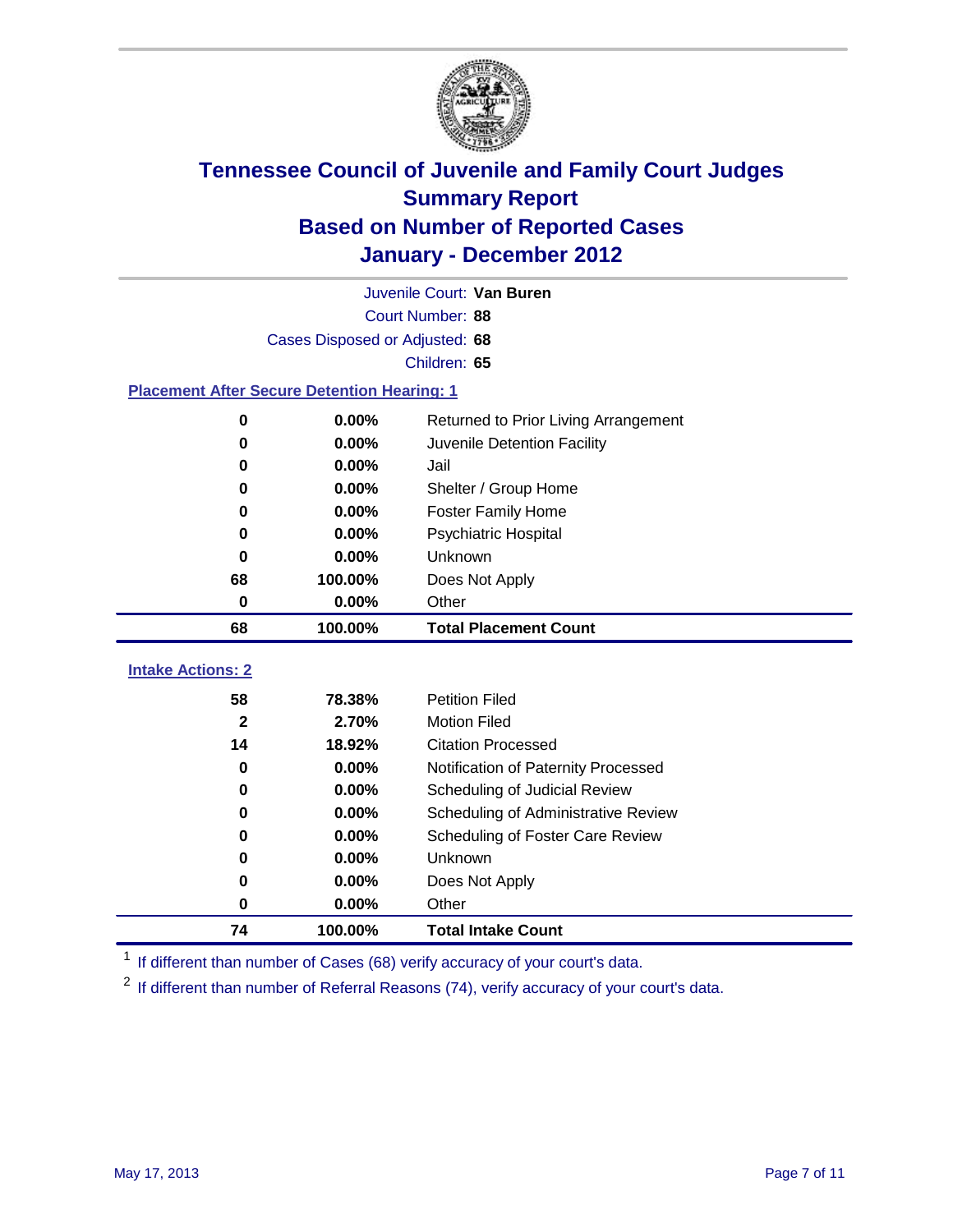

Court Number: **88** Juvenile Court: **Van Buren** Cases Disposed or Adjusted: **68** Children: **65**

#### **Last Grade Completed by Child: 1**

| 14          | 21.54%   | Too Young for School     |
|-------------|----------|--------------------------|
| 0           | 0.00%    | Preschool                |
| $\mathbf 2$ | 3.08%    | Kindergarten             |
| 0           | $0.00\%$ | 1st Grade                |
| 1           | 1.54%    | 2nd Grade                |
| 0           | $0.00\%$ | 3rd Grade                |
| 0           | 0.00%    | 4th Grade                |
| 5           | 7.69%    | 5th Grade                |
| $\mathbf 2$ | 3.08%    | 6th Grade                |
| 3           | 4.62%    | 7th Grade                |
| 7           | 10.77%   | 8th Grade                |
| 9           | 13.85%   | 9th Grade                |
| 13          | 20.00%   | 10th Grade               |
| 7           | 10.77%   | 11th Grade               |
| 2           | 3.08%    | 12th Grade               |
| 0           | 0.00%    | Non-Graded Special Ed    |
| 0           | 0.00%    | <b>GED</b>               |
| 0           | 0.00%    | Graduated                |
| $\pmb{0}$   | 0.00%    | Never Attended School    |
| 0           | 0.00%    | Unknown                  |
| $\pmb{0}$   | 0.00%    | Other                    |
| 65          | 100.00%  | <b>Total Child Count</b> |
|             |          |                          |

### **Enrolled in Special Education: 1**

| 65 | 100.00%  | <b>Total Child Count</b> |
|----|----------|--------------------------|
| 0  | $0.00\%$ | <b>Unknown</b>           |
| 64 | 98.46%   | No                       |
| 1  | 1.54%    | Yes                      |
|    |          |                          |

One child could be counted in multiple categories, verify accuracy of your court's data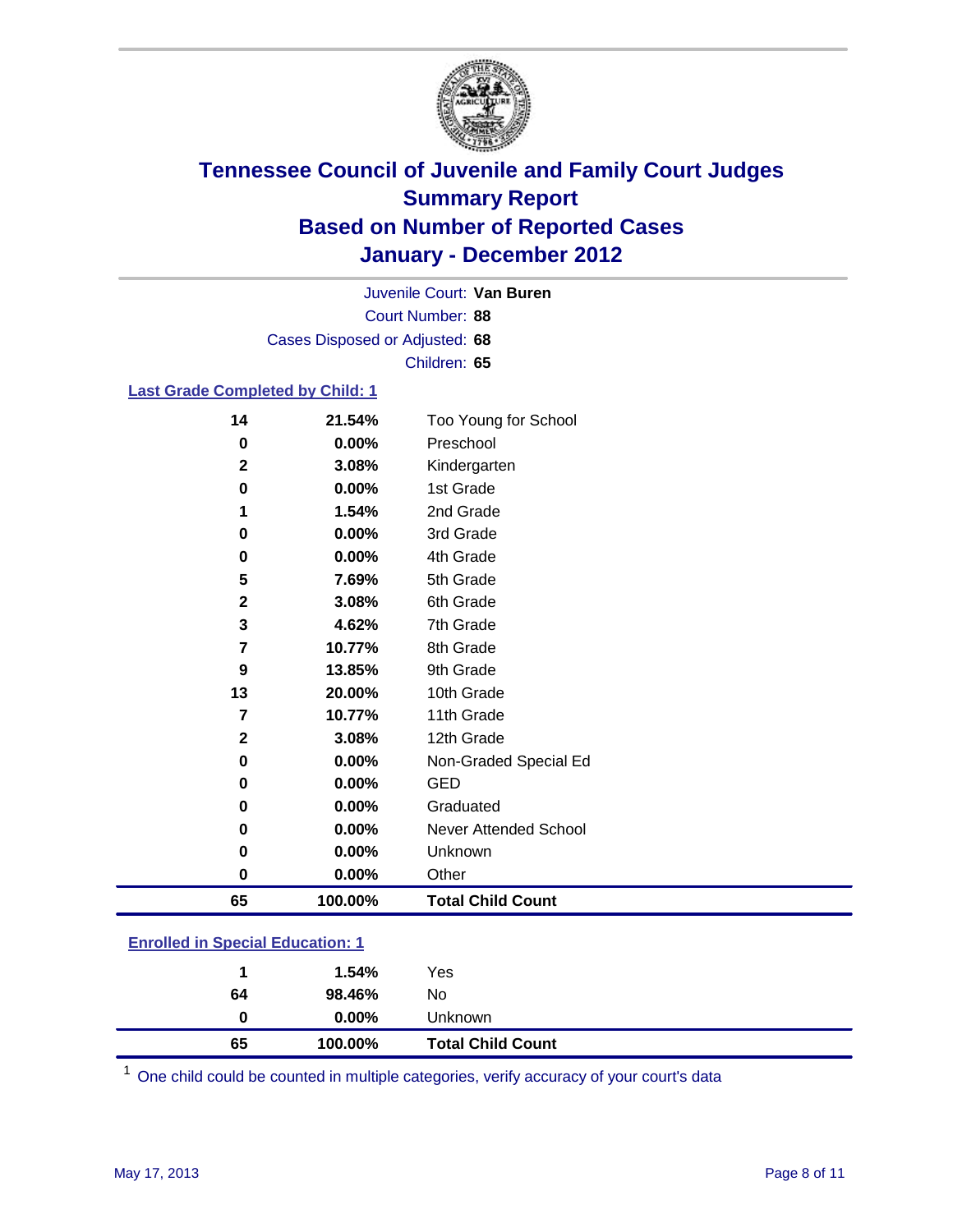

|    | Juvenile Court: Van Buren      |                           |  |  |
|----|--------------------------------|---------------------------|--|--|
|    |                                | Court Number: 88          |  |  |
|    | Cases Disposed or Adjusted: 68 |                           |  |  |
|    |                                | Children: 65              |  |  |
|    | <b>Action Executed By: 1</b>   |                           |  |  |
| 74 | 100.00%                        | Judge                     |  |  |
| 0  | $0.00\%$                       | Magistrate                |  |  |
| 0  | $0.00\%$                       | <b>YSO</b>                |  |  |
| 0  | 0.00%                          | Other                     |  |  |
| 0  | 0.00%                          | Unknown                   |  |  |
| 74 | 100.00%                        | <b>Total Action Count</b> |  |  |

### **Formal / Informal Actions: 1**

| 17 | 22.97%   | Dismissed                                        |
|----|----------|--------------------------------------------------|
| 0  | $0.00\%$ | Retired / Nolle Prosequi                         |
| 9  | 12.16%   | <b>Complaint Substantiated Delinquent</b>        |
| 12 | 16.22%   | <b>Complaint Substantiated Status Offender</b>   |
| 17 | 22.97%   | <b>Complaint Substantiated Dependent/Neglect</b> |
| 0  | 0.00%    | <b>Complaint Substantiated Abused</b>            |
| 0  | $0.00\%$ | <b>Complaint Substantiated Mentally III</b>      |
| 4  | 5.41%    | Informal Adjustment                              |
| 7  | 9.46%    | <b>Pretrial Diversion</b>                        |
| 0  | $0.00\%$ | <b>Transfer to Adult Court Hearing</b>           |
| 0  | $0.00\%$ | Charges Cleared by Transfer to Adult Court       |
| 3  | 4.05%    | Special Proceeding                               |
| 3  | 4.05%    | <b>Review Concluded</b>                          |
| 2  | 2.70%    | Case Held Open                                   |
| 0  | $0.00\%$ | Other                                            |
| 0  | $0.00\%$ | Unknown                                          |
| 74 | 100.00%  | <b>Total Action Count</b>                        |

<sup>1</sup> If different than number of Referral Reasons (74), verify accuracy of your court's data.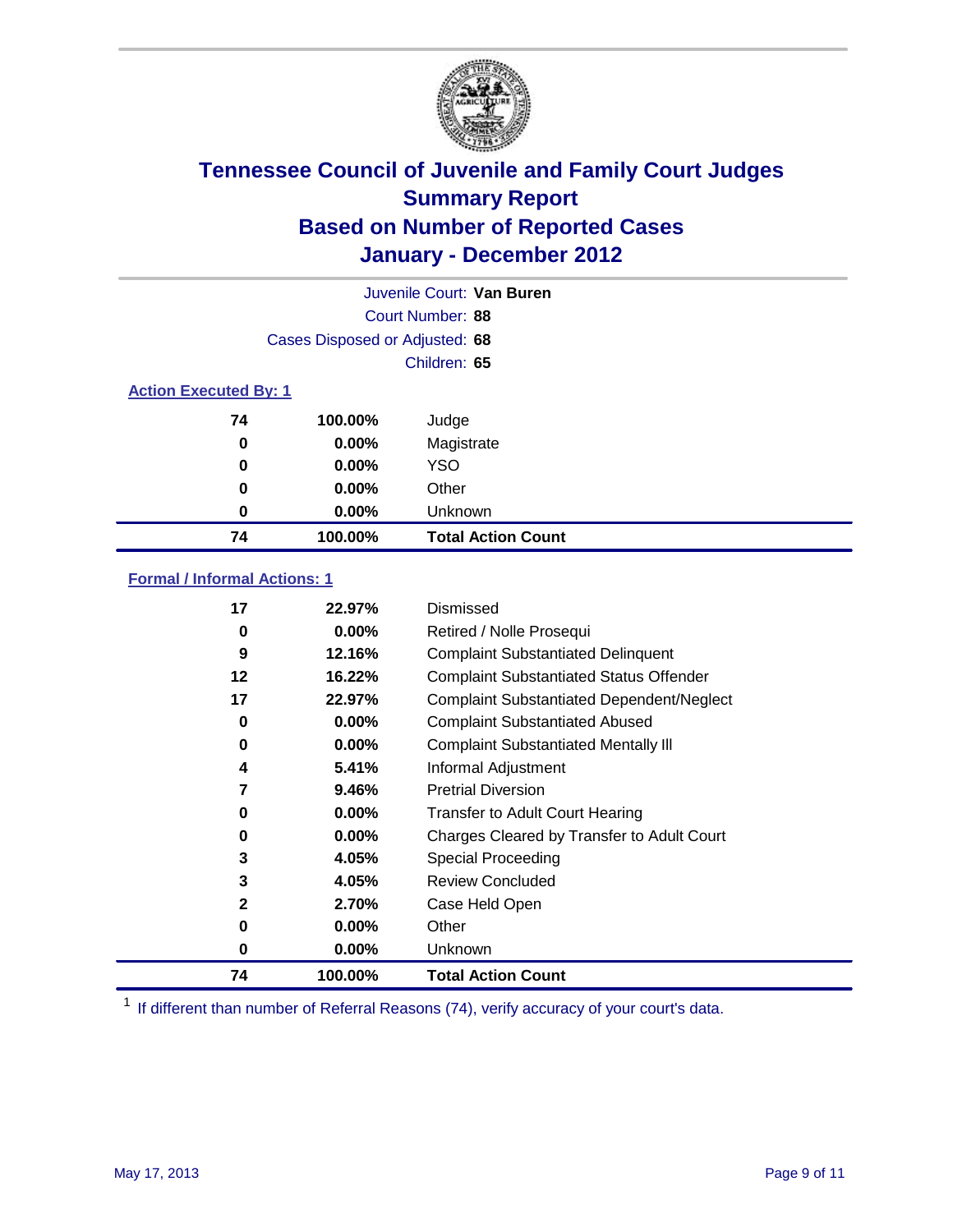

|                       |                                | Juvenile Court: Van Buren                             |
|-----------------------|--------------------------------|-------------------------------------------------------|
|                       |                                | Court Number: 88                                      |
|                       | Cases Disposed or Adjusted: 68 |                                                       |
|                       |                                | Children: 65                                          |
| <b>Case Outcomes:</b> |                                | There can be multiple outcomes for one child or case. |
| 13                    | 10.57%                         | <b>Case Dismissed</b>                                 |
| 1                     | 0.81%                          | Case Retired or Nolle Prosequi                        |
| 11                    | 8.94%                          | Warned / Counseled                                    |
| 0                     | 0.00%                          | <b>Held Open For Review</b>                           |
| 3                     | 2.44%                          | Supervision / Probation to Juvenile Court             |
| 0                     | 0.00%                          | <b>Probation to Parents</b>                           |
| 1                     | 0.81%                          | Referral to Another Entity for Supervision / Service  |
| 1                     | 0.81%                          | Referred for Mental Health Counseling                 |
| 2                     | 1.63%                          | Referred for Alcohol and Drug Counseling              |
| 0                     | 0.00%                          | <b>Referred to Alternative School</b>                 |
| 0                     | 0.00%                          | Referred to Private Child Agency                      |
| 1                     | 0.81%                          | Referred to Defensive Driving School                  |
| 0                     | 0.00%                          | Referred to Alcohol Safety School                     |
| 5                     | 4.07%                          | Referred to Juvenile Court Education-Based Program    |
| 1                     | 0.81%                          | Driver's License Held Informally                      |
| 0                     | 0.00%                          | <b>Voluntary Placement with DMHMR</b>                 |
| 0                     | 0.00%                          | <b>Private Mental Health Placement</b>                |
| 0                     | 0.00%                          | <b>Private MR Placement</b>                           |
| 0                     | 0.00%                          | Placement with City/County Agency/Facility            |
| 0                     | 0.00%                          | Placement with Relative / Other Individual            |
| 5                     | 4.07%                          | Fine                                                  |
| 4                     | 3.25%                          | <b>Public Service</b>                                 |
| 0                     | 0.00%                          | Restitution                                           |
| 0                     | 0.00%                          | <b>Runaway Returned</b>                               |
| 3                     | 2.44%                          | No Contact Order                                      |
| 3                     | 2.44%                          | Injunction Other than No Contact Order                |
| 0                     | 0.00%                          | <b>House Arrest</b>                                   |
| 0                     | 0.00%                          | <b>Court Defined Curfew</b>                           |
| 0                     | 0.00%                          | Dismissed from Informal Adjustment                    |
| 0                     | 0.00%                          | <b>Dismissed from Pretrial Diversion</b>              |
| 0                     | 0.00%                          | Released from Probation                               |
| 0                     | 0.00%                          | <b>Transferred to Adult Court</b>                     |
| 0                     | $0.00\%$                       | <b>DMHMR Involuntary Commitment</b>                   |